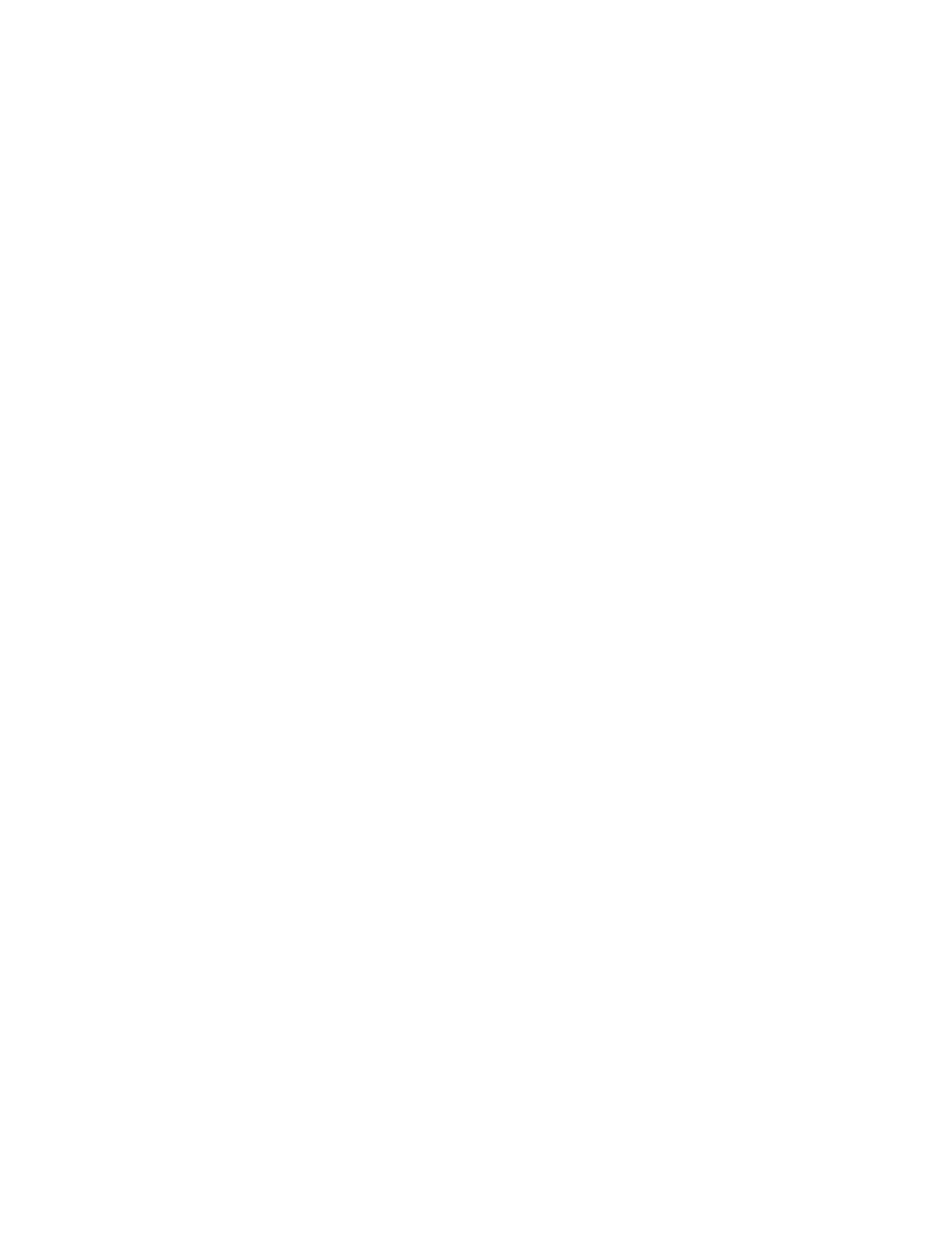

**Figure 4:** DSC curves of a Theophylline, g Glucose and their mixtures at API/excipient ratios b 9:1, c 7:3, d 1:1, e 3:7, f 1:9.



**Figure 5:** DSC curves of a Theophylline, g Sorbitol and their mixtures at API/excipient ratios b 9:1, c 7:3, d 1:1, e 3:7, f 1:9.



**Figure 6:** DSC curves of a Theophylline, g Sucrose and their mixtures at API/excipient ratios b 9:1, c 7:3, d 1:1, e 3:7, f 1:9.

Sometimes it is difficult to predict compatibility or incompatibility between mixture ingredients in the DSC data, e.g., theophylline mixtures with glicocol orarabic gum. In these situations, factor analysis methods such as principal component analysis (PCA) are a solution to determine compatibility. The results of FA can be seen on a two-dimensional score plot. The localization of both ingredients and their blends on the FA plot demonstrates compatibility or incompatibility.

If the API with mixtures at most amount and the 1:1 blend form a separate cluster and the other cluster comprises of excipient with blends with its most amount; this indicates that compatibility between ingredients is obvious. The score plot of theophylline with microcrystalline cellulose and sorbitol are shown in figure 7 and figure 8, respectively.



**Figure 7:** FA score scatter plot for DSC data: Theophylline (Th), Microcrystalline Cellulose (MC) and their mixtures at the ratios:9:1, 7:3, 1:1, 3:7, 1:9.



**Figure 8:** FA score scatter plot for DSC data: Theophylline (Th), Sorbitol (Sb) and their mixtures at the ratios: 9:1, 7:3, 1:1, 3:7, 1:9.

49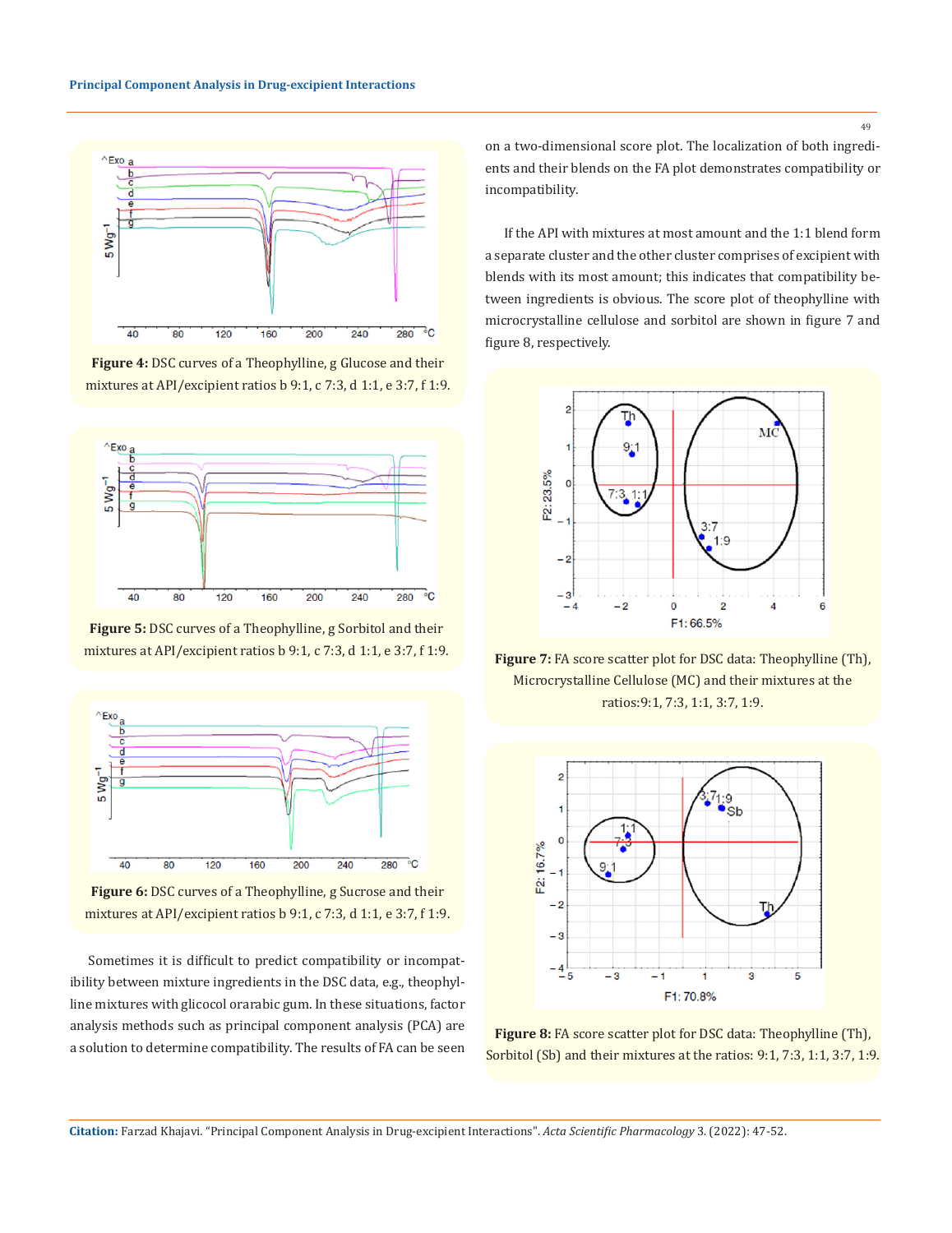According to these score plots, theophylline is compatible with microcrystalline cellulose and is incompatible with sorbitol. Table 1. Shows that which excipient is compatible with theophylline.

| <b>Matrices</b> | <b>Theophylline</b><br>mixtures | <b>Theophylline</b><br>mixtures |  |
|-----------------|---------------------------------|---------------------------------|--|
| 1               | Arabic gum                      | Incompatibility                 |  |
| $\mathcal{L}$   | Microaystalline cellulose       | Compatibility                   |  |
| 3               | Glicocol                        | Compatibility                   |  |
| 4               | Glucose                         | Incompatibility                 |  |
| 5               | Sorbitol                        | Incompatibility                 |  |
| 6               | Sucrose                         | Incompatibility                 |  |



In another study the compatibility of hydrocortisone as an API with excipients such as mannitol, starch, lactose, methylcellulose, β-cyclodextrin, meglumine, chitosan, magnesium stearate and polyvinylpyrrolidone was investigated. PCA and cluster analysis methods were applied on the matrixes of thermal gravimetric data. Hydrocortisone was incompatible with β-cyclodextrin and magnesium stearate. The results were confirmed by other methods like DSC, IR and X-ray powder diffraction [23]. figure 9 and figure10 represent TG traces of hydrocortisone with chitosan and magnesium stearate at different mole ratios, respectively.



**Figure 9:** TG traces of: (a) Hydrocortisone, (g) Chitosan at Drug/ Excipient Ratios: (b) 9:1, (c) 7:3, (d) 1:1, (e) 3:7, (f) 1:9.



**Figure 10:** TG traces of: (a) Hydrocortisone, (g) Magnesium Stearate and their mixtures at drug/excipient ratios: (b) 9:1, (c) 7:3, (d) 1:1, (e) 3:7, (f) 1:9.

By applying PCA on data matrixes from figure 8 and figure 9, PC2 versus PC1 was graphed. Figure 11a and figure 11b show twodimensional score plot of hydrocortisone with chitosan and magnesium stearate, respectively.



**Figure 11:** PCA score biplot for the first two principal components for Hydrocortisone (hy), Chitosan (Ch) and their mixtures at drug/excipient ratios: 9:1, 7:3, 1:1, 3:7, 1:9 and b PCA score biplot for the first two principal components for Hydrocortisone (Hy), Magnesium Stearate (St) and their mixtures at drug/excipient ratios: 9:1, 7:3, 1:1, 3:7, 1:9.

**Citation:** Farzad Khajavi*.* "Principal Component Analysis in Drug-excipient Interactions". *Acta Scientific Pharmacology* 3.4 (2022): 47-52.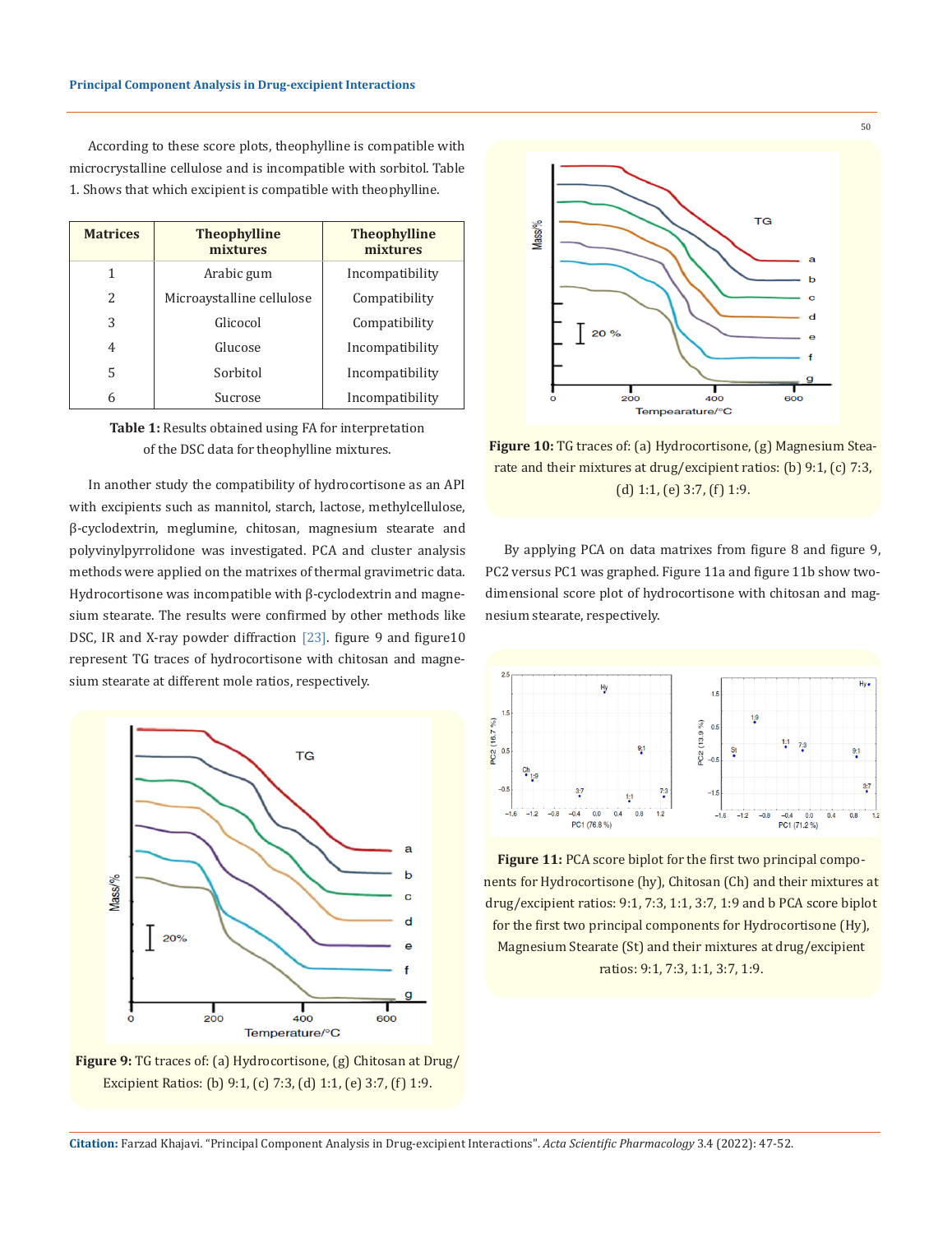Figure 11a shows that two partitioned clusters were formed. One comprises chitosan and a blend with its high content, whereas the other includes hydrocortisone and its blend with a high amount of API. This classification indicates hydrocortisone and chitosan are compatible. Distribution of points in the score plot of figure 11b shows that hydrocortisone and its mixture with the high amount of API (9:1) are not close to each other. Also, Mg stearate and its blend with the high amount of excipient (1:9) are not in the same group. Therefore, hydrocortisone and Mg stearate are incompatible. The same method was used for the other excipients. Table 2 shows the results of PCA on data matrixes obtained from different excipients with hydrocortisone at different ratios.

| <b>Matrices</b> | <b>Excipients</b>     | <b>PCA</b> | CA        |
|-----------------|-----------------------|------------|-----------|
| 1               | Mannitol              | $\ddot{}$  | $\ddot{}$ |
| 2               | Lactose               | $\ddot{}$  | $\ddot{}$ |
| 3               | Starch                | ÷          | +         |
| 4               | Methylcellulose       | $\ddot{}$  | ÷         |
| 5               | $\beta$ -cyclodextrin |            |           |
| 6               | Meglumine             | $\ddot{}$  | $\ddot{}$ |
|                 | Chitosan              | ÷          | $\ddot{}$ |
| 8               | <b>PVP-30</b>         | $\div$     | $\div$    |
|                 | Magnesium stearate    |            |           |

**Table 2:** Results obtained by using multivariate statistical techniquesas supporting tools for interpretation of the TG curves of mixtures with hydrocortisone.

+, Compatibility; -, incompatibility

## **Conclusion**

In this review a simple, fast and precise method was used to investigate the compatibility of API with excipients. The method was based on application of principal component analysis as a powerful chemometric method on data matrices obtained from DSC, TG and FTIR analytical techniques. By plotting score points, the compatibility is confirmed if the API and its mixture with the excipient at the high amount of API put in one group and the excipient and its mixture with API at the high amount of excipient placed in another group. This method helps the formulation scientists to select appropriate excipients with lowest possibility of interaction with API.

## **Bibliography**

- 1. [AR Fassihi and PHR Persicaner. "Solid state interaction of bro](https://www.sciencedirect.com/science/article/abs/pii/0378517387900226)[mazepam with polyvinylpyrrolidone in the presence of mois](https://www.sciencedirect.com/science/article/abs/pii/0378517387900226)ture". *[International Journal of Pharmaceutics](https://www.sciencedirect.com/science/article/abs/pii/0378517387900226)* 37 (1987): 167.
- 2. K Jackson., *et al.* ["Drug-excipient interactions and their effect](https://pubmed.ncbi.nlm.nih.gov/11050458/) on absorption". *Pharmaceutical [Science and Technology Today](https://pubmed.ncbi.nlm.nih.gov/11050458/)* [3 \(2000\): 336.](https://pubmed.ncbi.nlm.nih.gov/11050458/)
- 3. [P Crowley and LG Martini. "Drug-Excipient Interactions".](https://www.researchgate.net/publication/287415979_Drug-excipient_interactions) *Phar[maceutical Technology](https://www.researchgate.net/publication/287415979_Drug-excipient_interactions)* 13 (2001): 26.
- 4. FM McDaid., *et al.* ["Further investigations into the use of high](https://pubmed.ncbi.nlm.nih.gov/12550799/) [sensitivity differential scanning calorimetry as a means of](https://pubmed.ncbi.nlm.nih.gov/12550799/) [predicting drug-excipient interactions".](https://pubmed.ncbi.nlm.nih.gov/12550799/) *International Journal of [Pharmaceutics](https://pubmed.ncbi.nlm.nih.gov/12550799/)* 252 (2003): 235.
- 5. Z Makai., *et al.* ["Evaluation of the effects of lactose on the sur](https://www.researchgate.net/publication/222977845_Evaluation_of_the_effect_of_lactose_on_the_surface_properties_of_alginate_coated_trandolapril_particles_prepared_by_spray_drying)[face properties of alginate coated trandolapril particles pre](https://www.researchgate.net/publication/222977845_Evaluation_of_the_effect_of_lactose_on_the_surface_properties_of_alginate_coated_trandolapril_particles_prepared_by_spray_drying)[pared by a spray-drying method".](https://www.researchgate.net/publication/222977845_Evaluation_of_the_effect_of_lactose_on_the_surface_properties_of_alginate_coated_trandolapril_particles_prepared_by_spray_drying) *Carbohydrate Polymers* 74 [\(2008\): 712.](https://www.researchgate.net/publication/222977845_Evaluation_of_the_effect_of_lactose_on_the_surface_properties_of_alginate_coated_trandolapril_particles_prepared_by_spray_drying)
- 6. B Tita., *et al.* ["Compatibility study between ketoprofen and](https://www.sciencedirect.com/science/article/abs/pii/S0731708511002767) [pharmaceutical excipients used in solid dosage forms".](https://www.sciencedirect.com/science/article/abs/pii/S0731708511002767) *Journal [of Pharmaceutical and Biomedical Analysis](https://www.sciencedirect.com/science/article/abs/pii/S0731708511002767)* 56 (2): (2011): 221.
- 7. A Marini., *et al.* ["Drug-excipient compatibility studies by physi](https://www.researchgate.net/publication/233588207_Drug-excipient_compatibility_studies_by_physico-chemical_techniques_The_case_of_Indomethacin)[co-chemical techniques; The case of Indomethacin".](https://www.researchgate.net/publication/233588207_Drug-excipient_compatibility_studies_by_physico-chemical_techniques_The_case_of_Indomethacin) *Journal of [Thermal Analysis and Calorimetry](https://www.researchgate.net/publication/233588207_Drug-excipient_compatibility_studies_by_physico-chemical_techniques_The_case_of_Indomethacin)* 73 (2003): 529.
- 8. [R Chadha and S Bhandari. "Drug-excipient compatibility](https://pubmed.ncbi.nlm.nih.gov/23845418/) [screening-Role of thermoanalytical and spectroscopic tech](https://pubmed.ncbi.nlm.nih.gov/23845418/)niques". *[Journal of Pharmaceutical and Biomedical Analysis](https://pubmed.ncbi.nlm.nih.gov/23845418/)* 87 [\(2014\): 82.](https://pubmed.ncbi.nlm.nih.gov/23845418/)
- 9. ME Brown., *et al.* ["DSC screening of potential prochloperazine](https://link.springer.com/article/10.1023/A:1010150305542)[excipient interactions in preformulation studies".](https://link.springer.com/article/10.1023/A:1010150305542) *Journal of [Thermal Analysis and Calorimetry](https://link.springer.com/article/10.1023/A:1010150305542)* 56 (1999): 1317.
- 10. G Pyramides., *et al.* ["The combined use of DSC and TGA for the](https://pubmed.ncbi.nlm.nih.gov/7766716/)  [thermal analysis of atenolol tablets".](https://pubmed.ncbi.nlm.nih.gov/7766716/) *Journal of Pharmaceutical [and Biomedical Analysis](https://pubmed.ncbi.nlm.nih.gov/7766716/)* 13.2 (1995): 103.
- 11. MA Phipps., *et al.* ["Excipient compatibility as assessed by iso](https://www.semanticscholar.org/paper/Excipient-compatibility-as-assessed-by-isothermal-Phipps-Winnike/bc37a50ec5cad70d16c647daeaf34c1d1ec9959a)thermal microcalorimetry". *Journal of [Pharmacy and Pharma](https://www.semanticscholar.org/paper/Excipient-compatibility-as-assessed-by-isothermal-Phipps-Winnike/bc37a50ec5cad70d16c647daeaf34c1d1ec9959a)cology* [50 \(1998\): 9.](https://www.semanticscholar.org/paper/Excipient-compatibility-as-assessed-by-isothermal-Phipps-Winnike/bc37a50ec5cad70d16c647daeaf34c1d1ec9959a)